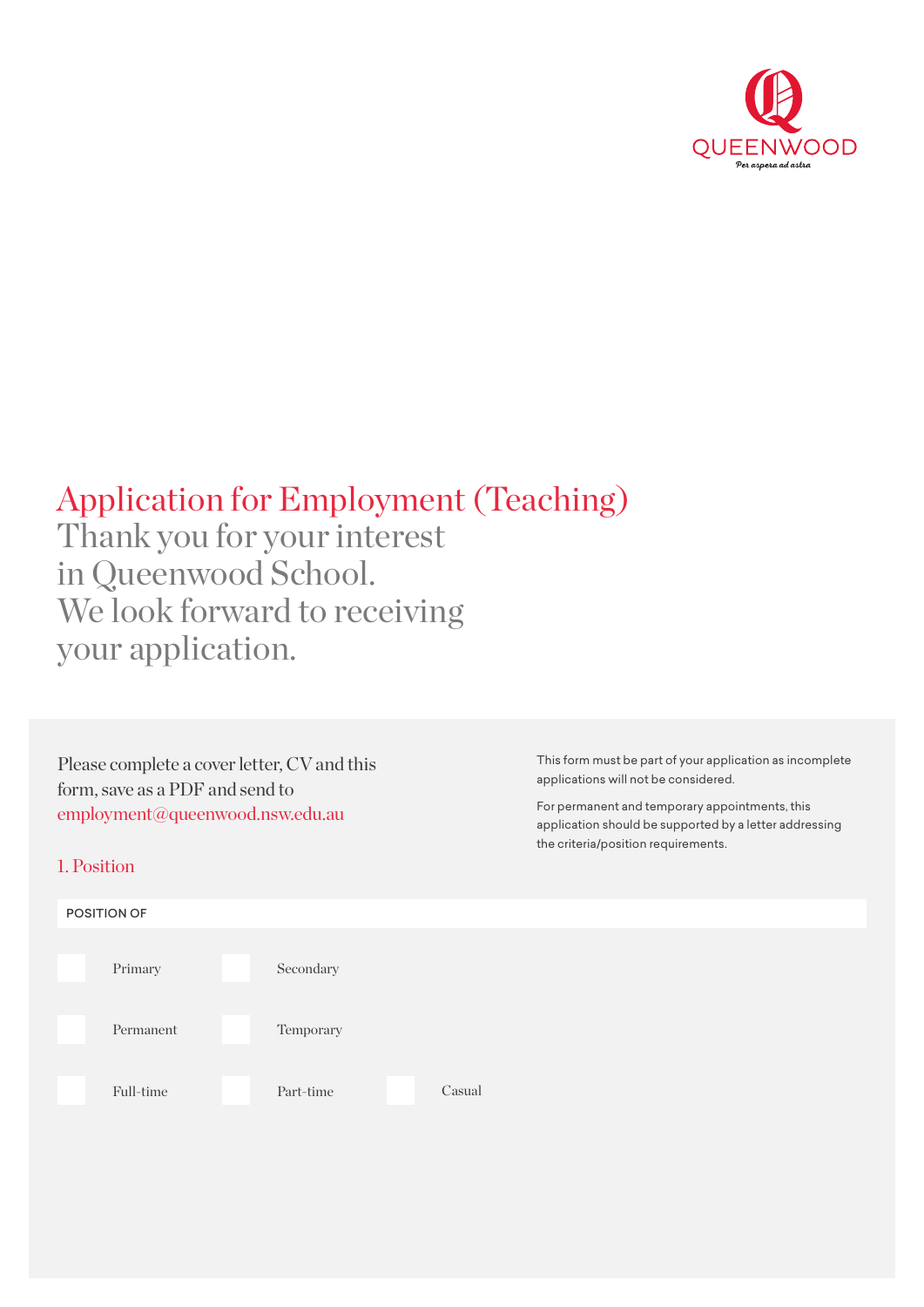## 2. Personal details

| <b>TITLE</b> (Mr, Mrs, Ms, Miss, Dr)                            |          |              | <b>GIVEN NAMES</b>  |                                   |     |    |
|-----------------------------------------------------------------|----------|--------------|---------------------|-----------------------------------|-----|----|
| <b>SURNAME</b>                                                  |          |              |                     | <b>FORMER NAMES</b> If applicable |     |    |
| <b>DATE OF BIRTH</b>                                            | $\prime$ | $\sqrt{ }$   | <b>GENDER</b>       |                                   |     |    |
| <b>RESIDENTIAL ADDRESS</b>                                      |          |              |                     |                                   |     |    |
| <b>SUBURB</b>                                                   |          | <b>STATE</b> |                     | <b>POSTCODE</b>                   |     |    |
| <b>ADDRESS FOR CORRESPONDENCE</b> If different from residential |          |              |                     |                                   |     |    |
| <b>SUBURB</b>                                                   |          | <b>STATE</b> |                     | <b>POSTCODE</b>                   |     |    |
| <b>HOME PHONE</b>                                               |          |              | <b>MOBILE PHONE</b> |                                   |     |    |
| <b>EMAIL</b>                                                    |          |              |                     |                                   |     |    |
| <b>COUNTRY OF CITIZENSHIP</b>                                   |          |              |                     | <b>AUSTRALIAN RESIDENCY</b>       | yes | no |

#### 3. Education

| TERTIARY EDUCATION Including current incomplete courses: |         |                           |                            |            |  |
|----------------------------------------------------------|---------|---------------------------|----------------------------|------------|--|
| <b>NAME AND LOCATION OF INSTITUTION</b>                  |         |                           | <b>YEARS OF ATTENDANCE</b> |            |  |
| <b>AWARD</b>                                             |         | <b>GRADUATION DATE</b>    | $\sqrt{ }$                 | $\sqrt{ }$ |  |
| <b>NAME AND LOCATION OF INSTITUTION</b>                  |         |                           | YEARS OF ATTENDANCE        |            |  |
| <b>AWARD</b>                                             |         | <b>GRADUATION DATE</b>    | $\prime$                   | $\prime$   |  |
| NAME AND LOCATION OF INSTITUTION                         |         |                           | <b>YEARS OF ATTENDANCE</b> |            |  |
| <b>AWARD</b>                                             |         | <b>GRADUATION DATE</b>    | $\sqrt{ }$                 | $\sqrt{ }$ |  |
| <b>NAME AND LOCATION OF INSTITUTION</b>                  |         |                           | YEARS OF ATTENDANCE        |            |  |
| <b>AWARD</b>                                             |         | <b>GRADUATION DATE</b>    | $\sqrt{2}$                 | $\sqrt{ }$ |  |
| TEACHING QUALIFICATION I am qualified to teach:          |         | <b>TEACHING SUBJECTS:</b> |                            |            |  |
| Infants                                                  | Primary | SUBJECT1                  |                            |            |  |
| Secondary                                                |         | SUBJECT <sub>2</sub>      |                            |            |  |
|                                                          |         | SUBJECT3                  |                            |            |  |
|                                                          |         | SUBJECT 4                 |                            |            |  |
|                                                          |         | SUBJECT <sub>5</sub>      |                            |            |  |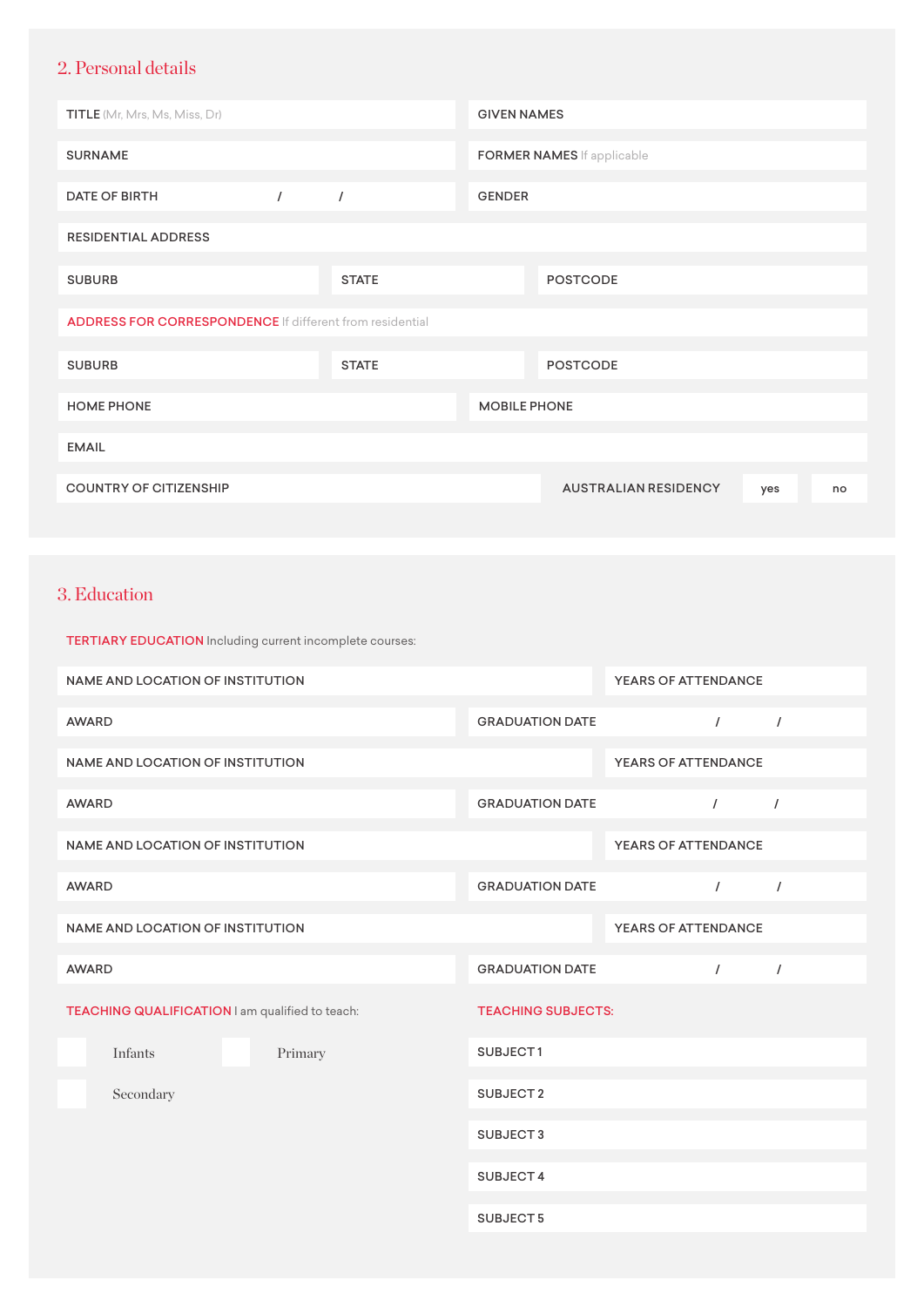## 4. Employment History

#### PRESENT EMPLOYMENT:

| NAME OF SCHOOL/PLACE OF EMPLOYMENT                          |              | <b>NAME OF PRINCIPAL/EMPLOYER</b> |                      |                 |            |
|-------------------------------------------------------------|--------------|-----------------------------------|----------------------|-----------------|------------|
| ADDRESS OF SCHOOL/PLACE OF EMPLOYMENT                       |              |                                   |                      |                 |            |
| <b>SUBURB</b>                                               | <b>STATE</b> |                                   | <b>POSTCODE</b>      |                 |            |
| <b>CURRENT POSITION</b>                                     |              |                                   | <b>STARTING DATE</b> | $\prime$        | $\sqrt{ }$ |
| OTHER POSITION(S) HELD WITH PRESENT EMPLOYER                |              |                                   |                      |                 |            |
| PAST EMPLOYMENT In reverse order from most recent employer: |              |                                   |                      |                 |            |
| 1. NAME AND ADDRESS OF EMPLOYMENT                           |              |                                   | <b>STARTING DATE</b> | $\prime$        | $\prime$   |
|                                                             |              |                                   | <b>ENDING DATE</b>   | $\sqrt{ }$      | $\prime$   |
| FULL-TIME/PART TIME/CASUAL                                  |              |                                   | YEARS COMPLETED*     | DAYS COMPLETED* |            |
| 2. NAME AND ADDRESS OF EMPLOYMENT                           |              |                                   | <b>STARTING DATE</b> | $\prime$        | $\prime$   |
|                                                             |              |                                   | <b>ENDING DATE</b>   | $\sqrt{2}$      | $\sqrt{ }$ |
| FULL-TIME/PART TIME/CASUAL                                  |              |                                   | YEARS COMPLETED*     | DAYS COMPLETED* |            |
| 3. NAME AND ADDRESS OF EMPLOYMENT                           |              |                                   | <b>STARTING DATE</b> | $\sqrt{ }$      | $\sqrt{ }$ |
|                                                             |              |                                   | <b>ENDING DATE</b>   | $\sqrt{ }$      | $\sqrt{2}$ |
| FULL-TIME/PART TIME/CASUAL                                  |              |                                   | YEARS COMPLETED*     | DAYS COMPLETED* |            |
| 4. NAME AND ADDRESS OF EMPLOYMENT                           |              |                                   | <b>STARTING DATE</b> | $\sqrt{ }$      | $\prime$   |
|                                                             |              |                                   | <b>ENDING DATE</b>   | $\sqrt{2}$      | $\sqrt{2}$ |
| FULL-TIME/PART TIME/CASUAL                                  |              |                                   | YEARS COMPLETED*     | DAYS COMPLETED* |            |
| 5. NAME AND ADDRESS OF EMPLOYMENT                           |              |                                   | <b>STARTING DATE</b> | $\prime$        | $\prime$   |
|                                                             |              |                                   | <b>ENDING DATE</b>   | $\sqrt{2}$      | $\prime$   |
| FULL-TIME/PART TIME/CASUAL                                  |              |                                   | YEARS COMPLETED*     | DAYS COMPLETED* |            |
| 6. NAME AND ADDRESS OF EMPLOYMENT                           |              |                                   | <b>STARTING DATE</b> | $\prime$        | $\sqrt{ }$ |
|                                                             |              |                                   | <b>ENDING DATE</b>   | $\sqrt{2}$      | $\prime$   |
| FULL-TIME/PART TIME/CASUAL                                  |              |                                   | YEARS COMPLETED*     | DAYS COMPLETED* |            |

\*Where part-time teaching is listed, please note your FTE load.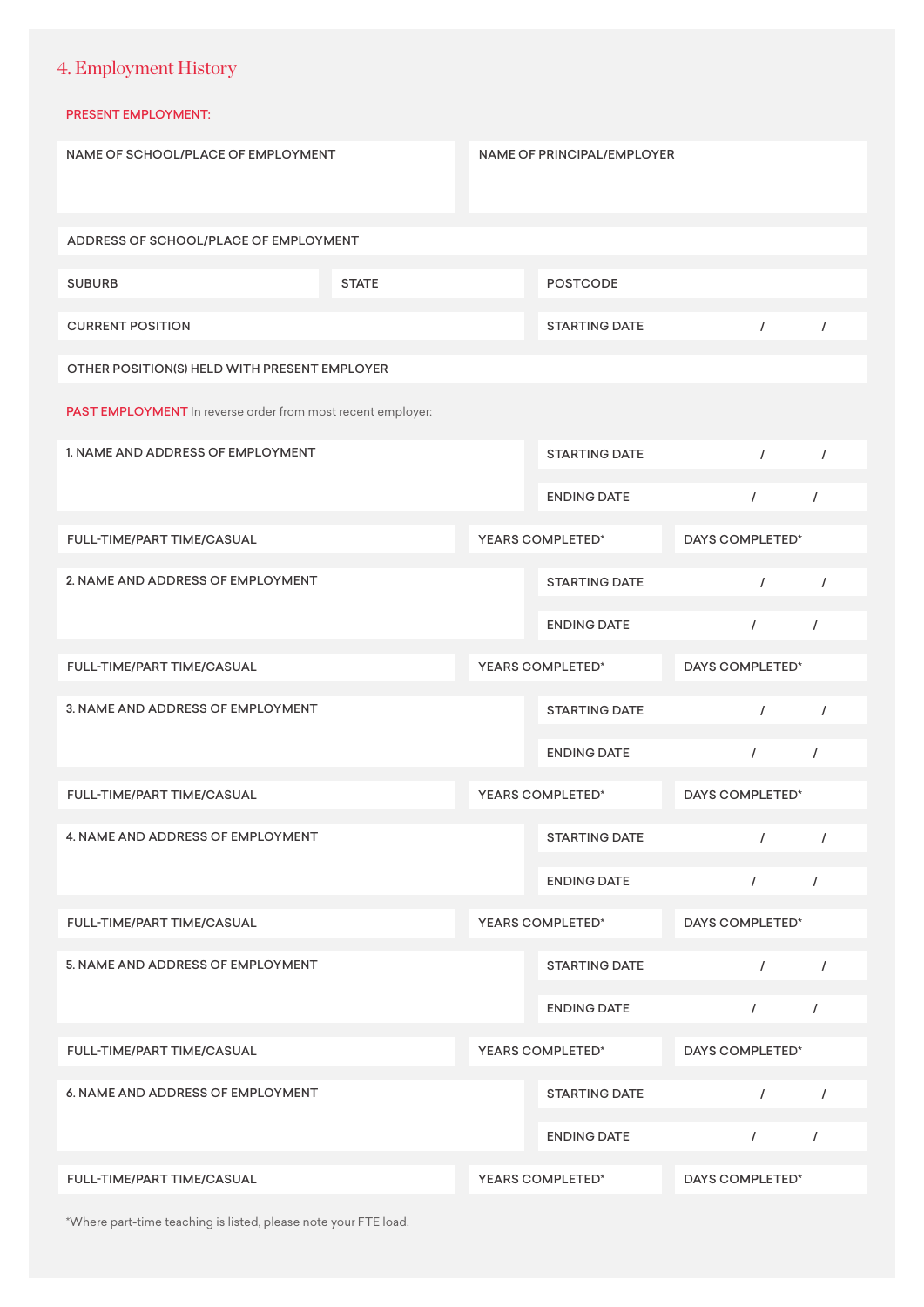#### 5. Teacher Accreditation

| Under the National Professional Standards (2012):<br>New scheme teachers - including newly graduated teachers,<br>interstate and overseas teachers - intending to teach for<br>the first time in NSW from 1 October 2004 must meet the<br>requirements of the NSW Institute of Teachers.<br>National Professional Standards (from October 2012),<br>also apply to those wanting to teach in NSW. | In addition, qualified teachers returning to teaching in NSW<br>after an absence of five or more years (also deemed new scheme<br>teachers) must meet the NESA requirements.<br>Further information is available from the website:<br>educationstandards.nsw.edu.au |     |    |  |  |  |
|--------------------------------------------------------------------------------------------------------------------------------------------------------------------------------------------------------------------------------------------------------------------------------------------------------------------------------------------------------------------------------------------------|---------------------------------------------------------------------------------------------------------------------------------------------------------------------------------------------------------------------------------------------------------------------|-----|----|--|--|--|
| PLEASE PROVIDE YOUR WORKING WITH CHILDREN CHECK (WWCC) NUMBER:                                                                                                                                                                                                                                                                                                                                   |                                                                                                                                                                                                                                                                     |     |    |  |  |  |
| ARE YOU ACCREDITED WITH THE NSW EDUCATION STANDARDS AUTHORITY?                                                                                                                                                                                                                                                                                                                                   |                                                                                                                                                                                                                                                                     | yes | no |  |  |  |
| IF YES, PLEASE PROVIDE YOUR ACCREDITATION NUMBER:                                                                                                                                                                                                                                                                                                                                                |                                                                                                                                                                                                                                                                     |     |    |  |  |  |
| IF YES, PLEASE PROVIDE YOUR ACCREDITATION LEVEL:                                                                                                                                                                                                                                                                                                                                                 |                                                                                                                                                                                                                                                                     |     |    |  |  |  |
| <b>PROFICIENT TEACHER</b>                                                                                                                                                                                                                                                                                                                                                                        | <b>HIGHLY ACCOMPLISHED TEACHER</b>                                                                                                                                                                                                                                  |     |    |  |  |  |
| <b>EXPERIENCED TEACHER</b>                                                                                                                                                                                                                                                                                                                                                                       | <b>LEAD TEACHER</b>                                                                                                                                                                                                                                                 |     |    |  |  |  |
| ARE YOU ACCREDITED UNDER ANY OTHER AUSTRALIAN STATE'S ACCREDITATION AUTHORITY?<br>yes<br>no                                                                                                                                                                                                                                                                                                      |                                                                                                                                                                                                                                                                     |     |    |  |  |  |
| IF YES, PLEASE PROVIDE DETAILS:                                                                                                                                                                                                                                                                                                                                                                  |                                                                                                                                                                                                                                                                     |     |    |  |  |  |
| IF YOU CANNOT PROVIDE AN ACCREDITATION NUMBER, PLEASE INDICATE THE REASON BELOW:                                                                                                                                                                                                                                                                                                                 |                                                                                                                                                                                                                                                                     |     |    |  |  |  |
| I WAS QUALIFIED AND TEACHING IN NSW, BEFORE 1 OCTOBER 2004                                                                                                                                                                                                                                                                                                                                       |                                                                                                                                                                                                                                                                     |     |    |  |  |  |
| MY APPLICATION IS NOW WITH THE NATIONAL EDUCATION STANDARDS AUTHORITY                                                                                                                                                                                                                                                                                                                            |                                                                                                                                                                                                                                                                     |     |    |  |  |  |
| <b>I AM UNAWARE OF THE NATIONAL EDUCATION STANDARDS AUTHORITY</b><br><b>AND ITS REQUIREMENTS</b>                                                                                                                                                                                                                                                                                                 |                                                                                                                                                                                                                                                                     |     |    |  |  |  |
| <b>I AM AN INTERNATIONAL APPLICANT</b>                                                                                                                                                                                                                                                                                                                                                           |                                                                                                                                                                                                                                                                     |     |    |  |  |  |
| PLEASE GIVE DETAILS OF INTERNATIONAL ACCREDITATION If applicable                                                                                                                                                                                                                                                                                                                                 |                                                                                                                                                                                                                                                                     |     |    |  |  |  |

#### 6. Confidential Referees

#### PLEASE PROVIDE THREE CONFIDENTIAL REFEREES:

| <b>NAME</b>  | <b>RELATIONSHIP</b> |
|--------------|---------------------|
| <b>EMAIL</b> | <b>PHONE</b>        |
| <b>NAME</b>  | <b>RELATIONSHIP</b> |
| <b>EMAIL</b> | <b>PHONE</b>        |
| <b>NAME</b>  | <b>RELATIONSHIP</b> |
| <b>EMAIL</b> | <b>PHONE</b>        |

NB: The School will notify you prior to contacting referees.